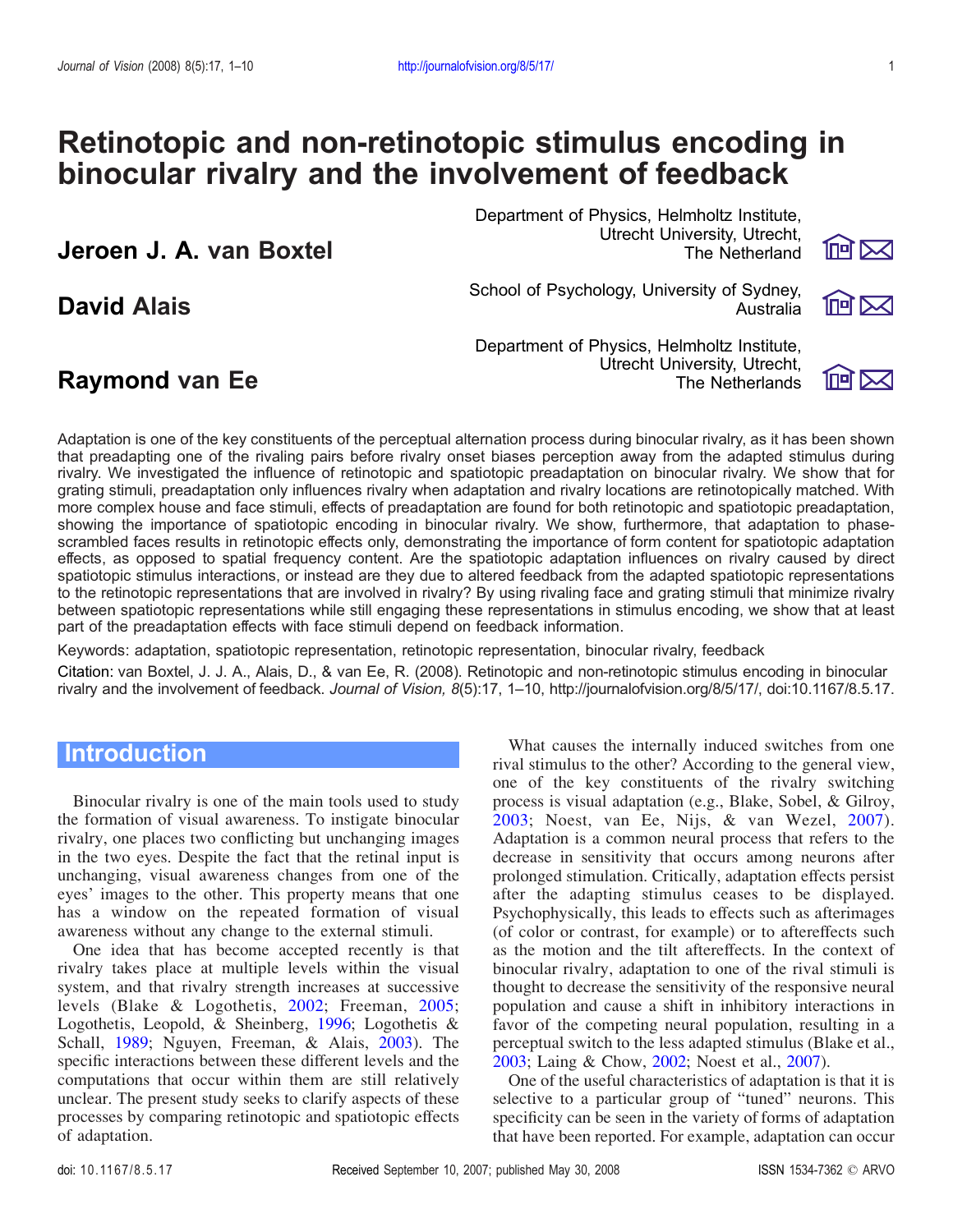to image contrast (Crowder et al., [2006;](#page-8-0) Solomon, Peirce, Dhruv, & Lennie, [2004\)](#page-9-0), to orientation (e.g., Blakemore & Campbell, [1969\)](#page-8-0), to motion (Mather, Verstraten, & Anstis, [1998\)](#page-9-0), to spatial (Blakemore, Nachmias, & Sutton, [1970\)](#page-8-0) and temporal (Saul & Cynader, [1989](#page-9-0)) frequency, to depth cues (Knapen  $\&$  van Ee, [2006\)](#page-8-0), and even to object content such as face identity (Leopold, O'Toole, Vetter, & Blanz, [2001](#page-9-0); Webster & MacLin, [1999](#page-9-0)). Adaptation therefore is often used as a probe to try to identify the locus of particular visual processes, sometimes known as psychoanatomy (Julesz, [1971](#page-8-0)). Consequently, the neural loci of adaptation to various visual stimuli are better known than those for binocular rivalry. For this reason, manipulating the visual system's state of adaptation to various stimuli offers great potential for revealing otherwise hidden aspects of the neural processes underlying binocular rivalry and for dissecting the visual hierarchy thought to underlie binocular rivalry.

Apart from stimulus specificity, another interesting aspect of adaptation concerns the spatial frame of reference in which it occurs. Traditionally, the effects of adaptation are measured by adapting locally to a particular stimulus and then presenting a subsequent test image at the same retinal location. However, if the observer makes an eye movement between adaptation and testing so that their gaze is directed to another location in the outside world, it is possible to separate retinotopic adaptation from spatiotopic adaptation. When the effects of adaptation are measurable at the same retinal location, it is said to be retinotopic adaptation.<sup>1</sup> In contrast, when the effects of adaptation are measurable at the spot in the outside world where the adaptation stimulus was presented, it is said to be spatiotopic adaptation. Both types of adaptation can be demonstrated (Melcher, [2005;](#page-9-0) Nishida, Motoyoshi, Andersen, & Shimojo, [2003](#page-9-0)). In general, the more complex the adapting image, the more spatiotopic adaptation occurs (Melcher, [2005](#page-9-0)).

In this paper, we will compare retinotopic and spatiotopic adaptation effects on binocular rivalry. The usual manner for investigating the influence of adaptation on rivalry has been to preadapt to one of the rival stimuli before the rivalry measurements begin. This is thought to desensitize neurons responsive to that stimulus and bias perception toward the other stimulus during rivalry (Blake & Overton, [1979](#page-8-0); Nawrot & Blake, [1989;](#page-9-0) Wade & de Weert, [1986\)](#page-9-0), showing a causal role for adaptation in determining rivalry alternations. In these previous studies, however, retinotopic and spatiotopic adaptation were confounded, and the possible influences of image complexity were not studied. In this report, we will disentangle retinotopic and spatiotopic adaptation processes by separately testing retinotopically matched and spatiotopically matched locations. We will also compare the relative importance of these different types of adaptation for both simple grating stimuli and more complex house–face stimuli. In a final experiment, we will report on the effects of feedback of adaptation to lower levels, as feedback is a likely means of communication between the different levels of processing involved in binocular rivalry.

#### Methods

#### Subjects

Nine subjects participated in [Experiment 1](#page-2-0), 9 in [Experiment 2](#page-3-0) (6 had also participated in [Experiment 1\)](#page-2-0), 6 in [Experiment 3](#page-4-0) (5 of them participated in [Experiment 1](#page-2-0), and 5 also participated in [Experiment 2](#page-3-0)), and 8 in [Experiment 4](#page-5-0) (7 of which had participated in one or more of the preceding experiments).

#### Apparatus

The first two experiments were performed in different countries and therefore with different equipment. Three of the 9 subjects in [Experiment 1](#page-2-0) and 4 of the 9 subjects in [Experiment 2](#page-3-0) were shown stimuli on an Iiyama Monitor  $(1280 \times 1024$  pix at 75 Hz) in ambient daylight. The other subjects were shown stimuli on a gamma-corrected 22-in. LaCie electron22blueIV monitor  $(1600 \times 1200)$  pix, refreshed at 75 Hz). No difference was observed between the two groups of subjects, and the data was therefore combined. To create binocular rivalry, we employed a conventional stereoscope with a septum dividing the screen into two equal parts.

#### Stimuli

In [Experiment 1](#page-2-0), a circular grating with a diameter of 1.6 degrees, 2.5 cycles/deg was displayed at 100% contrast during adaptation, and gratings had a 30% contrast during rivalry. The adaptor grating was always tilted 45 degrees left from vertical, the rivalrous gratings were both 45 degrees from vertical. The gratings in all experiments had a sine wave profile, i.e., background luminance at the center of the stimulus. In [Experiment 2](#page-3-0), house and face stimuli (see [Figure 1C](#page-2-0)) were viewed through a vertically oriented oval window (long axis  $\sim$  2.4 deg, short axis  $\sim$  1.2 deg). House and face stimuli, both during adaptation and rivalry, were equated in RMS contrast (contrast was 45%). In [Experiment 3](#page-4-0), housegrating rivalry was studied. [Figure 1C](#page-2-0) displays the face stimulus that was used. The grating in [Experiment 3](#page-4-0) had the same contrast during adaptation and rivalry, which was set per subject to obtain about equal dominance durations for the grating and face stimuli. The grating was oriented 45 degrees from vertical and was seen through an oval window with a size identical to the face stimulus. In this experiment, the grating contained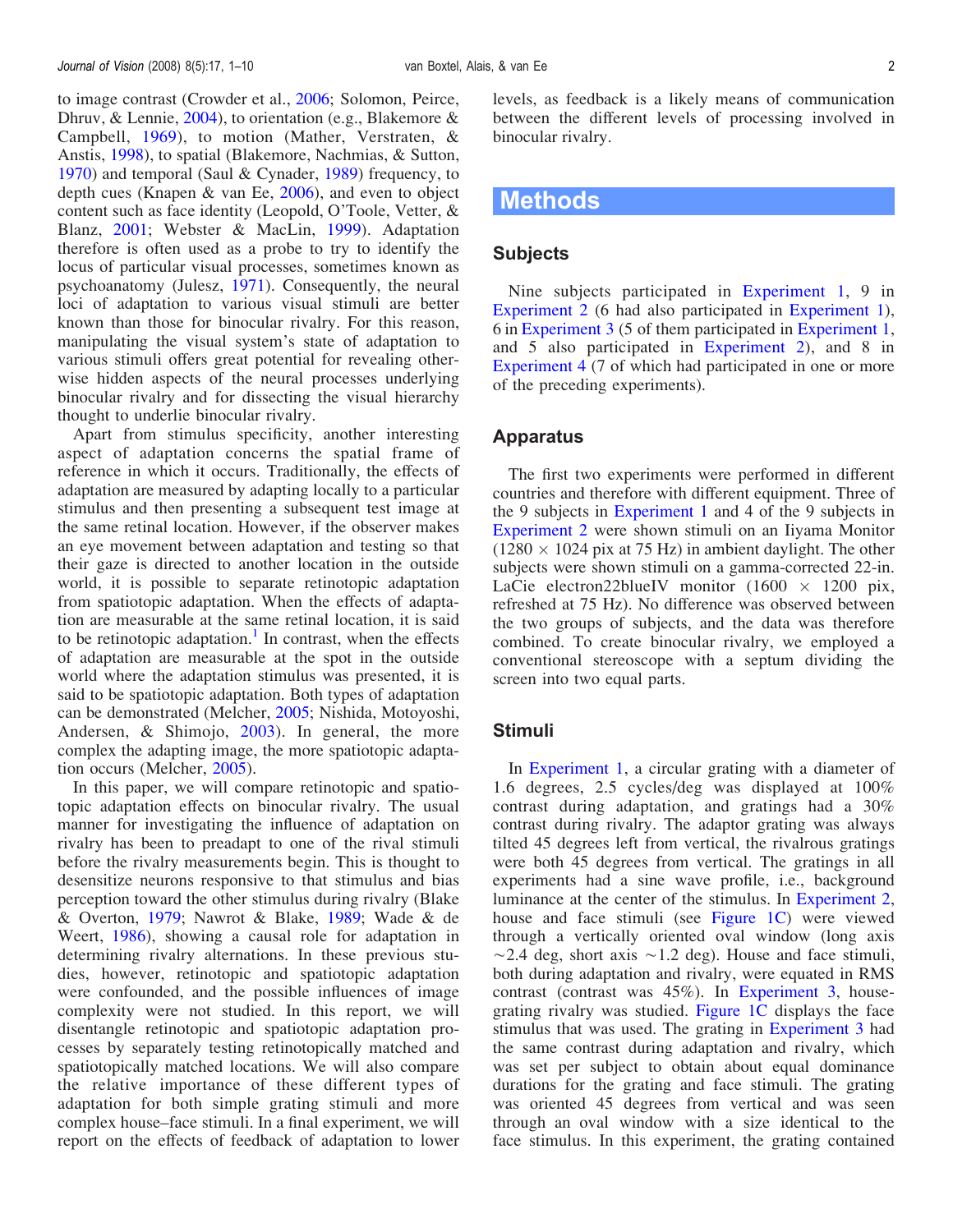<span id="page-2-0"></span>

Figure 1. Stimuli and experimental protocol. (A) A trial started with a 30-s adaptation phase. During this phase, subjects fixated a bright fixation point, while a non-rivalrous stimulus was presented in the periphery. After the adaptation phase, the fixation point jumped to its new location. After 0.5 s, a rivalrous stimulus appeared for 30 s in one of four locations indicated by a circle in this schematic. The circles were not presented in the real stimulus. During the rivalry phase subjects indicated their dominant percept. (B) The four possible locations of the rivalry stimulus comprised two control conditions (indicated by 1 and 4, which are called Control 1, and Control 2), one location that was retinotopically matched to the adaptation condition (location 3), and one location that was spatiotopically matched to the adaptation conditions (location 2). (C) The house and face stimulus used in [Experiments 2](#page-3-0) and [3.](#page-4-0)

10 cycles  $(\sim 4 \text{ cycles/deg})$ . All stimuli were displayed on a mean-luminance background  $(6.4 \text{ cd/m}^2)$  on the LaCie monitor, 31 cd/m<sup>2</sup>, on the Iiyama monitor). A  $9 \times 9$ degree box, that functioned as a fusion aid, and a spatiotopic reference surrounded the area in which stimuli could be displayed.

In [Experiment 4](#page-5-0), we pitted gratings against phasescrambled faces, after adaptation to the phase-scrambled face. The grating stimuli were identical to those of [Experiment 3](#page-4-0). The competing stimulus was a phase-scrambled version of the face in Figure 1C, seen through an oval window.

#### Protocol

Each trial started with the appearance of a fixation dot, 1.52 deg left of the center of the display. When the subject pressed a button, a period of binocular adaptation to one of the two stimuli was started (see Figure  $1A$ ). The adaptation period lasted 60 s for the first trial and 30 s for all subsequent trials. During this adaptation period, the subject was asked to keep fixation on the fixation mark only. At the end of the adaptation period, the fixation mark jumped to a position 1.52 deg right of the center of the display, and the subject was required to saccade quickly to the new fixation mark. After 0.5 s, the rivalrous stimulus was displayed for 30 s, during which period the subject continually indicated the dominance of the two images using two buttons assigned to the two percepts. Subjects were told to press buttons whenever one or the other stimulus was more pronounced. When both stimuli were equally salient, or when the percept was difficult to interpret, the subjects were asked not to press any button. The rivalrous stimuli could appear at 1 of 4 locations (see Figure 1B). One of these was in retinotopic correspondence to the adaptation stimulus, one location was in spatiotopic correspondence, and two locations functioned as control conditions (as illustrated in Figure 1B; see Control 1 and Control 2). Image locations were 2.15 degrees from fixation, located at 45 degrees, 135 degrees, 225 degrees, and 315 degrees from vertical upward (see Figure 1). Within sessions, a single adaptation stimulus was used. House and face adaptation in [Experiment 2](#page-3-0) and face and grating adaptation in [Experiment 3](#page-4-0) were balanced within each subject, but adaptation sessions to houses and faces always took place on different days. Within one session, each condition was repeated three times.

## **Results**

#### Experiment 1—Grating adaptation

During the adaptation phase, subjects viewed a tilted grating. After saccading to a new fixation location, a rivalrous stimulus was placed in 1 of 4 spots, matching the adaptation location either in retinal coordinates, spatial coordinates, or neither (see Figure 1). Rivalry took place between two gratings and subjects reported their changing percept during the entire 30 s. We measured the average dominance duration of both the adapted grating and its rivaling partner grating. To quantify the effect of adaptation, we divided the average duration of the adapted grating by the average duration the orthogonal partner grating, normalized by any bias observed in the Control 1 condition shown in Figure 1B. Measures smaller than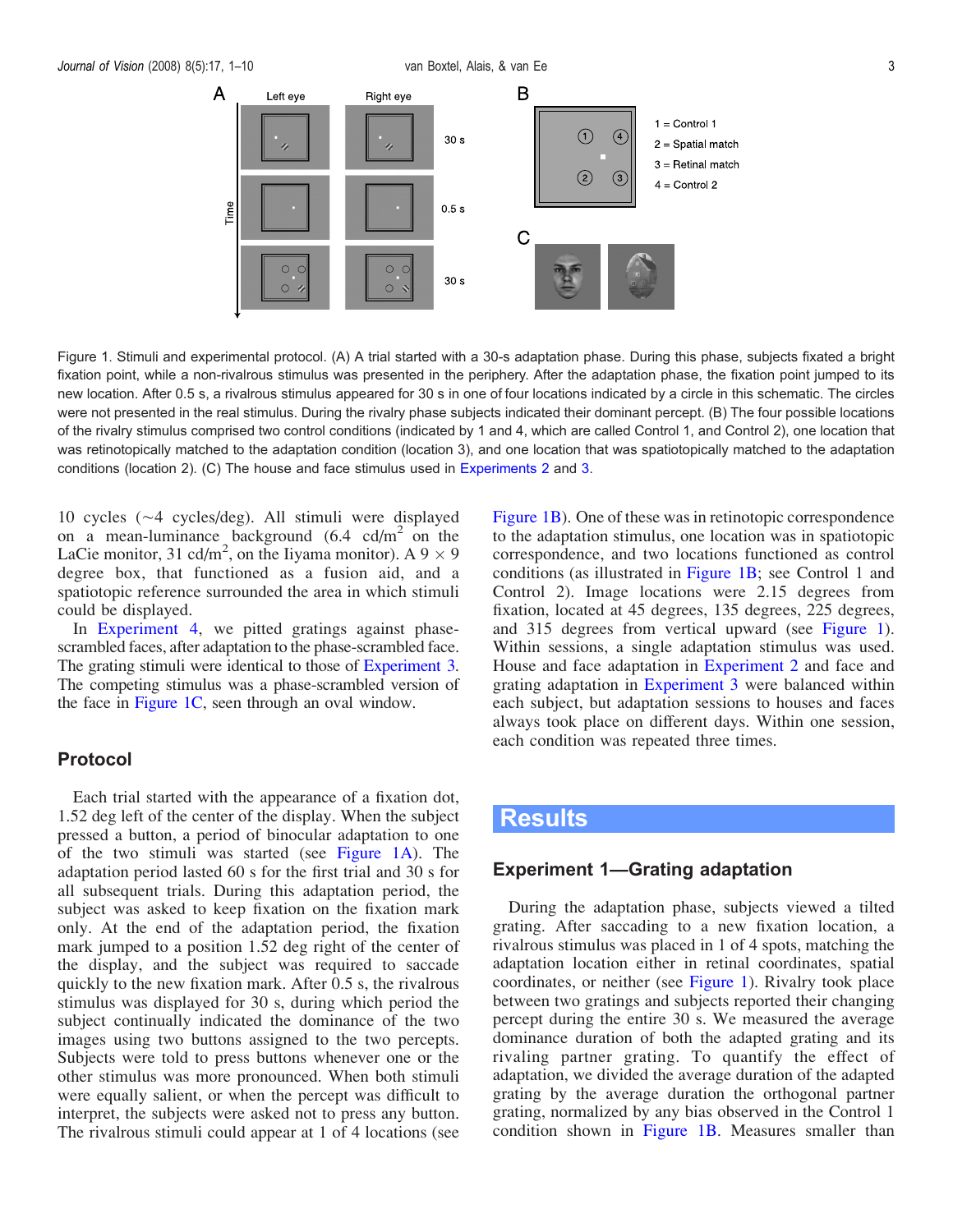<span id="page-3-0"></span>

Figure 2. The influence of grating adaptation on grating rivalry. (A) Normalized percept biases (i.e., average percept duration of the adapted stimulus divided by the average percept duration of the non-adapted stimulus, normalized by the bias of Control 1). Adaptation only influenced the bias for retinotopically matched locations. (B) Average normalized percept durations per percepttype (i.e., adapted and non-adapted stimulus), normalized relative to Control 1. The effect of adaptation is evident as an increase in percept durations for the non-adapted stimulus (the conditions retinotopic non-adapted percept duration is significantly different from 1,  $p < 0.02$ , all other  $p > 0.05$ ). The non-normalized durations are 2.44 s and 2.53 s (Control 1), 2.24 s and 2.31 s (Spatial), 2.08 s and 3.19 s (Retinal), and 2.29 s and 2.44 s (Control 2).

unity indicate that adaptation biased predominance away from the adapted stimulus.

In Figure 2A, we plot the adaptation influence for the four tested rivalry positions. For the grating stimuli used in this experiment, adaptation does not bias perception for either of the control conditions nor for the spatiotopic test spot. It was only in the retinotopic condition that adaptation led to a significant bias (i.e., a difference from 1) toward the non-adapted grating ( $p < 10^{-5}$ ; when not further specified  $p$ -values are derived from two-tailed  $t$ -tests). The bias, 0.68 (range: 0.52–0.82), is of a strength comparable to previous research (Blake & Overton, [1979,](#page-8-0) reported biases between 0.5 and  $\sim$  0.75 for their subjects).

#### Experiment 2—House–face rivalry

Consistent with what was observed with grating adaptation in [Experiment 1,](#page-2-0) house and face adaptation led to strong adaptation effects on rivalry at retinotopically matched locations (averaged over face and house adaptation:  $p \le 0.0002$ ; see Figure 3). More interestingly, adaptation to house and face also influenced house–face rivalry occurring at the spatiotopically matched location  $(p < 0.002)$ , although the spatiotopic effect was smaller than the retinotopic effect ( $p < 0.01$ , paired t-test). Importantly, the Control 2 condition (see [Figure 1B](#page-2-0)) did not show any systematic bias. As this control condition was located the same distance from the retinotopic location as the spatiotopic condition, the absence of bias in Control 2 indicates that the observed bias in rivalry competition at the spatiotopic location is not caused by adaptation that may have spread from retinotopic adaptation (for example, due to the large receptive fields of faceselective cells).

We also calculated the time course of the influence of preadaptation on house–face rivalry. This is plotted in [Figure 4](#page-4-0) (with trial-time binned into three intervals) as the cumulative dominance duration of the adapted stimulus divided by the cumulative dominance duration of both



Figure 3. The influence of house or face adaptation on house– face rivalry. (A) Normalized percept biases (see Figure 2A), averaged over house and face adaptation conditions. Adaptation influenced the bias for both retinotopically matched and spatiotopically matched locations. (B) Average normalized percept durations per percept-type (i.e., adapted and non-adapted stimulus), normalized relative to Control 1. The effect of adaptation is evident as an increase in percept durations for the non-adapted stimulus. This effect is significant for retinotopically matched locations ( $p < 0.0006$ ; all other  $p > 0.05$ ). The non-normalized percept durations are 2.28 s and 2.40 s (Control 1), 2.27 s and 2.69 s (Spatial), 2.37 s and 3.95 s (Retinal), and 2.55 s and 2.95 s (Control 2).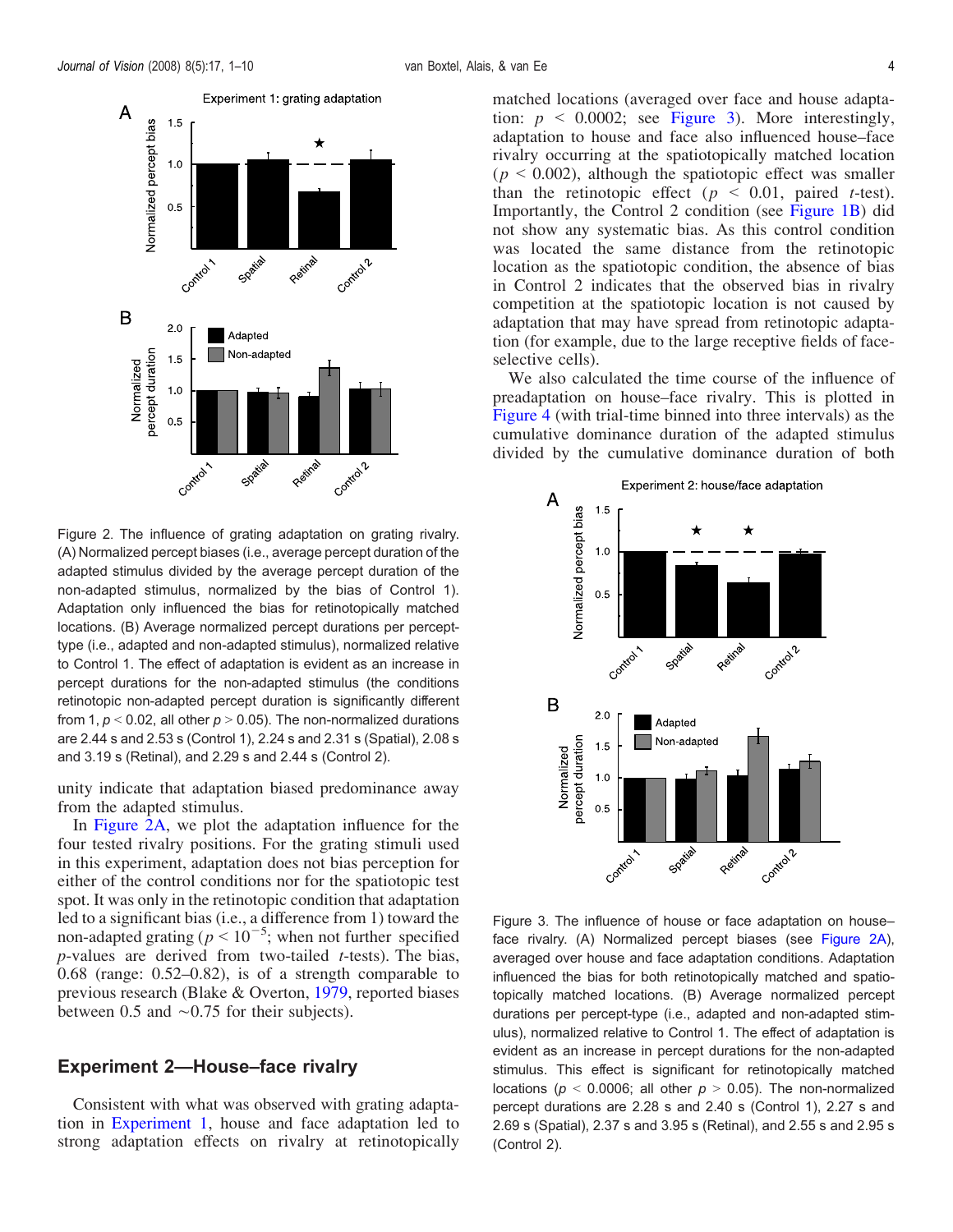<span id="page-4-0"></span>

Figure 4. The time course of adaptation influences during house– face rivalry. Each 30-s trial has been divided into three 10-s periods (x-axis), and average predominance of the adapted stimulus has been calculated for each period. Adaptation has a strong retinotopic influence that gradually decreases over the course of the trial. The influence of adaptation on the spatiotopically matched rivalry location is weaker than for retinotopically matched locations but is nevertheless sustained throughout the trial. No significant biases are found for the two control conditions. Stars indicate a significantly lower bias than 0.5 (one-tailed t-test with Bonferroni correction).

stimuli. This analysis reveals that retinotopic adaptation has a large initial effect that gradually decreases over the course of the trial, whereas spatiotopic adaptation has a smaller effect but one that is consistently present throughout the trial or even seems to grow over time (i.e., no significant effect in the first part of the trial).

#### Discussion: Experiments 1 and 2

[Experiment 1](#page-2-0) confirmed a previous observation (Blake & Overton, [1979](#page-8-0)) that preadaptation to one of the stimuli from a rival pair will bias subsequent rivalry to favor the other, non-adapted stimulus. Using grating stimuli, the comparison between retinotopic and spatiotopic conditions clearly revealed that the effects of grating adaptation on rivalry are limited to the retinotopically matched location. For rivalry occurring at a spatiotopically matched location, preadaptation to a grating has no influence on rivalry.

This contrasts with [Experiment 2](#page-3-0), which examined rivalry between more complex stimuli that were recognizable visual objects—a house and a face. In this case, while we again observed that preadaptation led to a rivalry bias favoring the other stimulus when rivalry was tested at the retinotopically matched location, we also found a rivalry bias when rivalry was tested at the spatiotopically matched location. In both cases, the direction of the bias was the same—toward the unadapted stimulus. This bias could be due to either a decrease in dominance of the adapted grating or an increase in the dominance of the non-adapted grating. Plotting the average percept durations of both competing patterns separately for both experiments (see [Figures 2B](#page-3-0) and [3B\)](#page-3-0) revealed that the bias resulted from an increase in the dominance durations

of the non-adapted grating. This result is consistent with the finding that adaptation reduces the sensitivity of the adapted neuronal population (Blakemore & Campbell, [1969\)](#page-8-0), which may be compared to physically reducing the stimulus contrast (Blake & Overton, [1979\)](#page-8-0), which in turn is known to increase the dominance duration of a nonadapted stimulus (Levelt, [1965](#page-9-0)). By disentangling the retinotopic and the spatiotopic components of adaptation, we show that this finding is true for both retinotopic [\(Figure 2B](#page-3-0)) and spatiotopic ([Figure 3B\)](#page-3-0) adaptation.

### Experiment 3—Face-grating rivalry

In Experiment 3, we test for a possible influence of feedback on the biased competition. As mentioned in the [Introduction](#page-0-0) section, rivalry is generally thought to be initiated at early visual levels and subsequently enhanced at higher levels of processing. This formulation does not explicitly invoke feedback from higher to lower levels as an important contributor to the rivalry process; however, several studies have suggested that feedback during rivalry is important (Alais & Blake, [1998](#page-8-0); Alais & Melcher, [2007;](#page-8-0) Alais & Parker, [2006](#page-8-0); Wiesenfelder & Blake, [1990](#page-9-0)). We sought to investigate the importance of feedback signals in establishing the biased competition by adaptation.

In principle, the effects we observed in [Experiments 1](#page-2-0) and [2](#page-3-0) could be explained in one of two ways, one which requires feedback to early processes and one which does not. According to the "no feedback" account, it would be assumed that low-level rivalry and high-level rivalry exist independently, and that the observed bias in rivalry following house–face adaptation was strictly due to highlevel interactions between neuronal pools sensitive to houses and faces, respectively. An alternative account involving feedback assumes that even though high-level areas processing visual objects may contribute to rivalry, their role is to feedback to early inhibitory processes which are the primary drivers of rivalry (Alais & Melcher, [2007;](#page-8-0) Alais & Parker, [2006](#page-8-0)). On this account, the rivalry bias that arises following house–face adaptation would be caused by decreased feedback to early visual levels from the adapted high-level neuronal pool.

In order to investigate the importance of feedback, we instigated rivalry between a face and a grating stimulus and measured separately the effect of preadaptation to the face and the grating. The mismatch in stimulus complexity should preclude high-level rivalry between visual objects but maintain low-level rivalry due to the abundant local image conflict (Alais & Melcher, [2007](#page-8-0)). We therefore expect that any rivalry bias following face adaptation would be due to an attenuation of feedback signals from extrastriate face-selective neurons. This should be especially so when rivalry is tested at the spatiotopically matched location, as differences between the stimuli in low-level retinotopic adaptation would have no influence in this condition.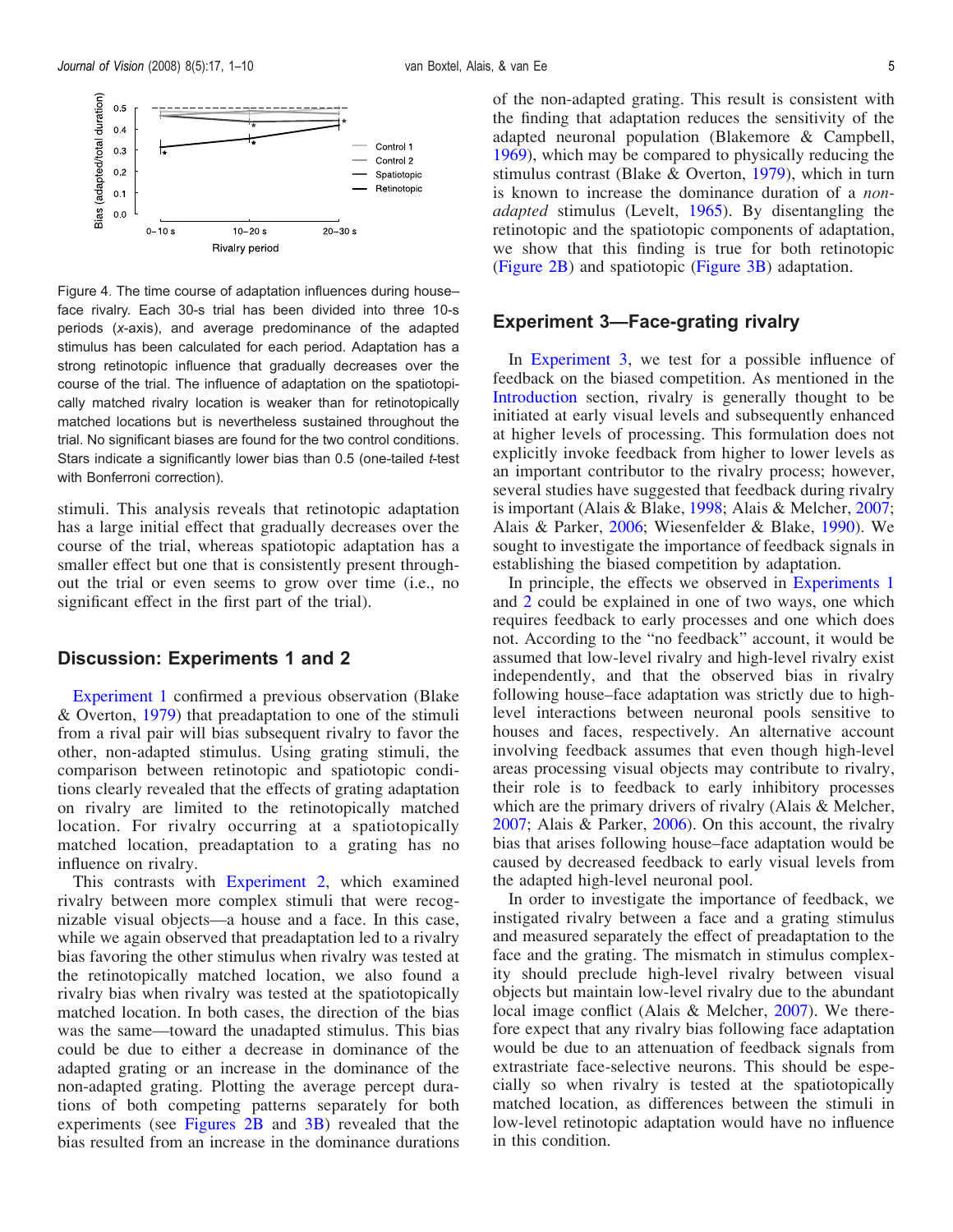<span id="page-5-0"></span>

Figure 5. Influences of grating adaptation and face adaptation on face-grating rivalry. (A) Grating adaptation influences only retinotopically matched rivalry stimuli (cf. [Figure 2A\)](#page-3-0). (B) The grating adaptation mainly affects the dominance durations of the non-adapted stimuli (although all  $p > 0.05$ ). (C) Face adaptation influences rivalry through feedback both for retinotopically and spatiotopically matched locations (cf. [Figure 3A](#page-3-0)). (D) For spatiotopically matched locations the dominance durations of the adapted stimulus are reduced  $(p < 0.04)$ , while for retinotopically matched locations the dominance durations of the non-adapted stimulus are lengthened ( $p < 0.04$ ). All other  $p > 0.1$ .

As expected from [Experiment 1,](#page-2-0) adaptation to grating stimuli only biased face-grating rivalry at the retinotopically matched location (Figure 5A). However, for the same rivalry stimuli, adaptation to face stimuli caused a bias for both retinotopic and spatiotopic conditions (Figure 5C). These findings indicate that feedback from spatiotopic areas, activated by the face stimulus, makes an important contribution to the rivalry process at earlier visual areas. As observed before in [Experiment 1](#page-2-0), the retinotopic bias following grating adaptation was caused by an increase in dominance duration of the non-adapted grating (Figure 5B). However, following face adaptation, the rivalry bias at the spatiotopically matched location that we attribute to attenuated feedback was primarily caused by a decrease in the duration of the adapted face stimulus.

#### Experiment 4—Scrambled face-grating rivalry

The results in [Experiment 3](#page-4-0) point to the importance of complex form (e.g., face) information for spatiotopic adaptation influences on rivalry. However, the face and the grating stimuli do not only differ in form content but also contain very different spatial frequency content. Possibly, the spatiotopic effects we measured in [Experiment 3](#page-4-0) were due to the broader spatial frequency content of face stimuli compared to grating stimuli and not the form information.

A stimulus that contains the same spatial frequency content but not the form content of a face is a phasescrambled face stimulus. Therefore, to investigate whether form or spatial frequency content per se was important, we induced rivalry between grating and phase-scrambled faces after adaptation to the phasescrambled face. Figure 6 shows that adaptation to a phase-scrambled face only influences the rivalry behavior at retinotopically matched locations ( $p < 0.02$ ). These results therefore show that the spatiotopic adaptation



Figure 6. The influence of phase-scrambled face adaptation on rivalry. (A) Normalized percept biases. Adaptation only influenced the bias for retinotopically matched locations ( $p < 0.02$ , all other  $p > 0.25$ ).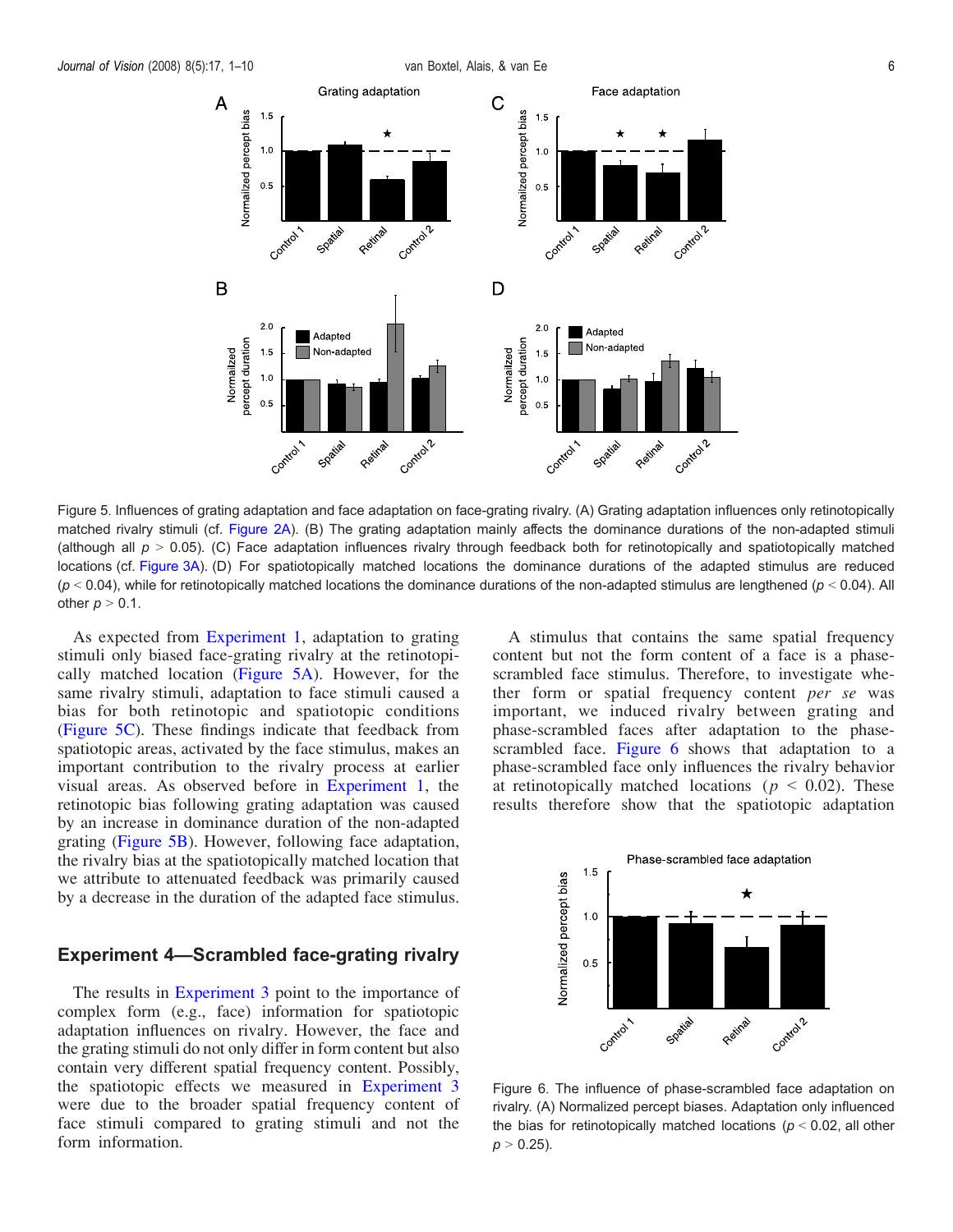effect of [Experiment 3](#page-4-0) is not due to a broad spatial frequency content of the stimulus, but instead is due to form content.

## General discussion

Accumulating evidence suggests that binocular rivalry is a multi-level process (Blake & Logothetis, [2002\)](#page-8-0), although much remains unknown about the degree of interaction and independence between these different levels. Preadaptation provides a useful tool in this respect for two reasons. First, adaptation is a key factor in determining the dynamics of the rivalry process (Blake & Overton, [1979;](#page-8-0) Blake et al., [2003](#page-8-0); Noest et al., [2007\)](#page-9-0), and second, the neural loci of selective adaptation are far better understood than those of the rivalry process (see [Introduction\)](#page-0-0). There is therefore great potential for adaptation to elucidate the neural processes underlying rivalry. In this report, we have shown that preadaptation to simple and complex stimuli affect rivalry dynamics in different ways. Specifically, we have shown that the effects of adaptation to simple grating stimuli on rivalry dynamics are limited to retinotopically matched locations, whereas the effects of adaptation to more complex stimuli such as houses and faces are observed spatiotopically (in addition to retinotopically). $^2$  $^2$  This last effect is not due to the fact the complex stimuli have a broader spatial frequency content, as we have shown in Experiment 4 that adaptation to phasescrambled faces does not influence rivalry behavior at locations that are spatiotopically matched to the adaptation location.

We found that retinotopic and, when it occurs, spatiotopic adaptation have qualitatively similar influences on rivalry dynamics. Retinotopic adaptation predominantly influences the dominance durations of the non-adapted stimulus, and we show that this rule also holds for spatiotopic adaptation, indicating that these processes may operate through similar mechanisms. Interestingly, however, the time courses of these adaptation influences on rivalry differ. As shown in [Figure 4](#page-4-0), the time course for the retinotopic adaptation effect was initially strong but dissipated over time, although it remained stronger than the spatiotopic effect even during the final third of the rivalry observation period (i.e., 20–30 s after adaptation). In contrast, the spatiotopic effect is smaller but still significant and remains largely unchanged over the course of the 30-s trial. This suggests that adaptation not only builds up more quickly for complex stimuli (as suggested by Alais & Melcher, [2007](#page-8-0)) but may also last longer than adaptation to simple stimuli. These long time windows are perhaps further support that the spatiotopic effects are due to feedback and possibly attentional influences (see below).

## The origin of the spatiotopic adaptation

The spatiotopic effects of adaptation we report have at least two possible origins. First, we may have measured a truly spatiotopic effect, in that the adaptation is linked to the spatial position at which it occurred before an eye movement was made. A second possibility, however, is that the spatiotopy we observed could be artifactual, being simply a consequence of the large receptive fields in higher visual areas. According to the second hypothesis, the spatiotopic effects we measured during the test period would arise from the same neurons adapted during the preadaptation phase but are simply expressed at a different position in their receptive field. Neurophysiological data show that receptive-field sizes are far larger for cells in higher visual areas responsive to visual objects than they are for orientation-selective cells in V1 (Gattass et al., [2005\)](#page-8-0). It would therefore appear to be consistent with the second hypothesis that spatiotopic adaptation effects were greater for house and face stimuli than for gratings. However, we can discount this possibility on the basis of our Control 2 condition (see [Figure 1](#page-2-0)). In this condition, we measured adaptation effects at a location that was the same distance from the retinotopic location as the spatiotopic test location was. The second hypothesis would therefore predict the same adaptation effects should occur at both locations. However, we only found adaptation effects at the spatiotopic location ([Figure 3A\)](#page-3-0), and we therefore believe that this represents a truly spatiotopic adaptation effect.

In order to obtain a spatiotopic representation, a decoupling from retinal stimulation needs to occur. Such decoupling requires information from extra-retinal sources. In our experiment, the only source of extra-retinal information comes from eye-movement-related signals. One of two main sources of extra-retinal information is the efferent copy, which is a copy of the motor command that instructs the muscle to act. This copy of the motor command is thought to inform sensory areas of upcoming changes in visual input due to self-motion (Wexler & van Boxtel, [2005](#page-9-0); Wolpert & Flanagan, [2001\)](#page-9-0). Neurons in these areas may react by changing the position of their receptive fields (see below). The other main source is proprioceptive information, which provides postural information, e.g., the position of the eye in the head. Proprioceptive information is necessarily more sluggish than the efferent copy, but eye-position signals can still provide useful information in certain conditions such as in depth perception (see e.g., Backus, Banks, van Ee, & Crowell, [1999\)](#page-8-0). Indeed, eye-position signals could have played a role in our experiments because the adaptation and test phases were relatively long, although the efferent copy from the eye movement is likely to be the most potent source informing spatiotopy (see e.g., von Helmholtz, [1925\)](#page-9-0).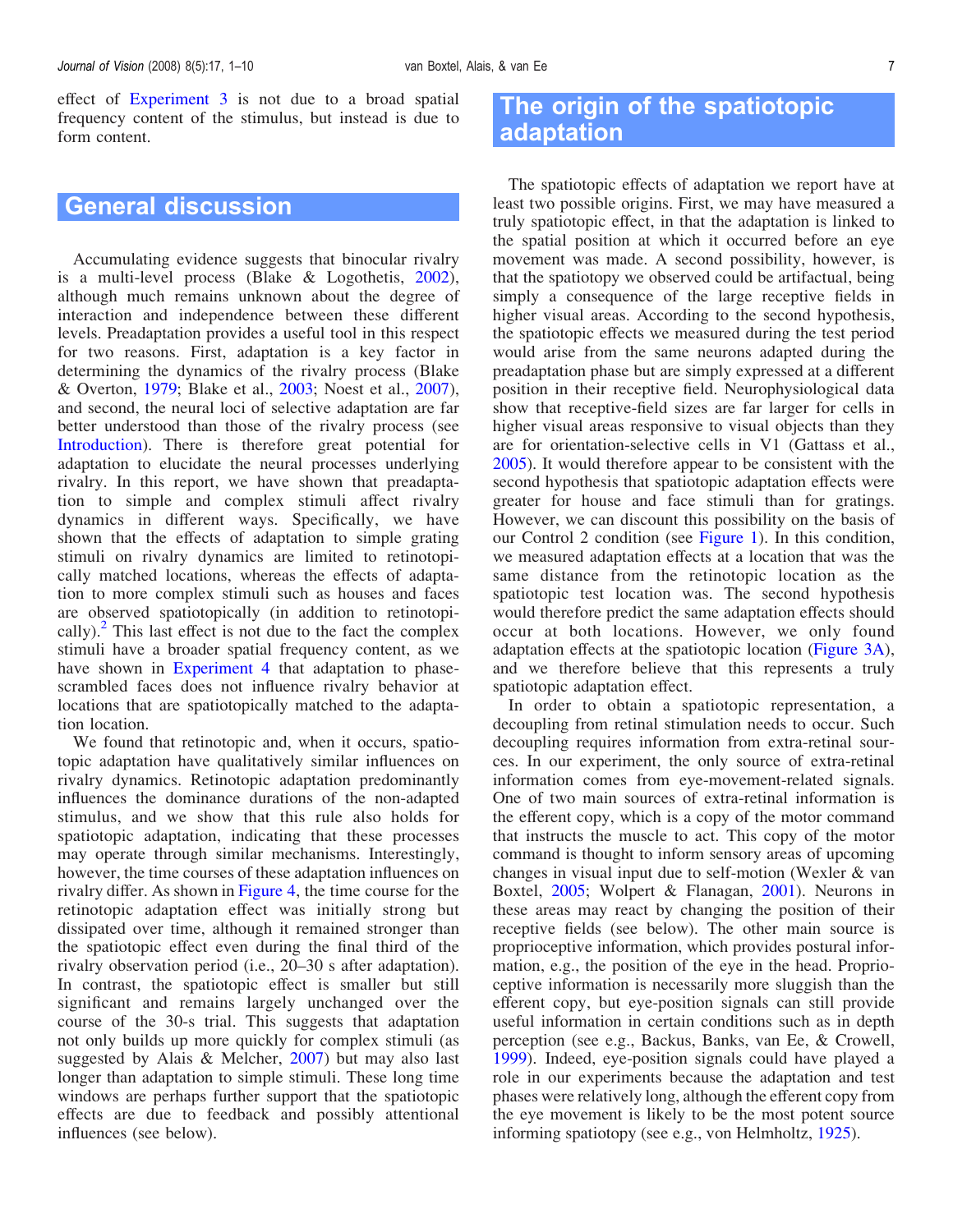Eye movements also give rise to many other effects. For example, neurons in a multitude of cortical areas are known to change their firing patterns and even their receptive-field locations (e.g., Andersen, [1997](#page-8-0); Duhamel, Colby, & Goldberg, [1992](#page-8-0); Wexler & van Boxtel, [2005](#page-9-0)) as a consequence of saccadic eye movements. These receptive-field changes occur just before the start of a saccade and are important in spatiotopy because they ensure space is remapped from the initial eye position to the new position, so that spatial correspondence is maintained across saccades (Duhamel et al., [1992\)](#page-8-0). If a neuron whose receptive field is remapped in this way is preadapted prior to the eye movement, its adapted state should be able to be tapped equally well in its new (spatiotopically matched) receptive-field location. Such a mechanism would explain our results. Interestingly, the remapping of receptive fields seems to be much stronger in higher visual areas than in lower areas and is nearly absent in V1 (Nakamura & Colby, [2002](#page-9-0)). This ties in well with our finding that spatiotopic adaptation occurred for complex stimuli such faces and houses but did not occur for simple grating stimuli.

## The influence of feedback

In [Experiment 3,](#page-4-0) we looked more closely at the origin of the spatiotopic effects of adaptation. As noted above, rivalry may take place at multiple levels in the visual system, and one of our motives in this study is to find out how these levels interact. The results from [Experiment 2](#page-3-0) were ambiguous regarding the origin of house–face rivalry: Adaptation could have biased rivalry at a high level (where rivalry-related activity changes have been measured; Tong, Nakayama, Vaughan, & Kanwisher, [1998\)](#page-9-0) by specifically desensitizing one of the two competing neural populations representing the visual objects, or it could have biased low-level rivalry as a result of decreased feedback from the desensitized high-level area (Alais & Melcher, [2007](#page-8-0)).<sup>[3](#page-8-0)</sup> [Experiment 3](#page-4-0) demonstrates that at least part of the spatiotopic, and likely also retinotopic, influences are caused by feedback from high- to low-visual areas. It has been suggested previously that feedback helps in coordinating perceptual coherence over many local rivalry zones (Alais & Melcher, [2007](#page-8-0)) and specifically biases perceptual interpretations that are consistent with context (Alais & Blake, [1998;](#page-8-0) Alais, Blake, & Lee, [1998](#page-8-0)). [Experiment 3](#page-4-0) shows that feedback not only provides an interpretation bias, but that this feedback bias is stable despite the occurrence of eye movements. This mechanism would provide the visual system with a cost-effective way of processing ambiguous information: Instead of trying to solve ambiguities anew after each eye movement, it could quickly determine whether the previous interpretation can be maintained before searching for alternatives.

In line with previous findings showing influences of feedback from spatial context (see, e.g., Blake & Logothetis, [2002\)](#page-8-0), we find that the feedback imposed by temporal context (i.e., adaptation) specifically influences the time of suppression of the adapted stimulus [\(Figure 5D](#page-5-0)). This adaptation effect should be most evident (as it is in our data) when testing at a spatiotopically matched location, as this would be free from non-feedback-related effects such as retinotopic adaptation. However, feedback cannot be the only factor involved in the rivalry process because it operates mainly on the dominance durations of the adapted stimulus, while the adaptation bias mainly affected the dominance of the non-adapted stimulus (see [Experiments 1](#page-2-0) and [2\)](#page-3-0). It appears therefore that the rivalry system can operate independently of any feedback influence when stimuli are simple, presumably as inhibitory interactions between competing pools of early neurons. In addition, when the stimuli are complex visual objects or when global context is provided, feedback from higher-level areas can influence these low-level interactions. However, because it affects mainly the adapted stimulus rather than the unadapted one, feedback appears to operate through a different mechanism then rivalry itself (see also Blake & Logothetis, [2002\)](#page-8-0).

Interestingly, the influences of feedback that we find mirror those found previously for attentional control (Chong, Tadin, & Blake, [2005](#page-8-0); Meng & Tong, [2004;](#page-9-0) van Ee, van Dam, & Brouwer, [2005](#page-9-0)), in that attention increases dominance durations of the attended stimulus, while leaving the dominance durations of the nonattended stimulus largely unaffected. Since attention is also proposed to influence rivalry through feedback (e.g., by increasing subjective contrast; Carrasco, Ling, & Read, [2004;](#page-8-0) Klink et al., [2008](#page-8-0); Reynolds & Chelazzi, [2004](#page-9-0)), perhaps adaptation-based and attention-based influences take similar routes toward their influence on rivalry. On the other hand, it has been reported that attention on a stimulus reduces the stimulus' negative aftereffect (Suzuki & Grabowecky, [2003](#page-9-0)) and therefore potentially the influence of the preadaptation procedure on rivalry. In future research, it may therefore be interesting to pit the preadaptation procedure against an attention-based procedure during rivalry and study how they interact.

## Acknowledgments

We would like to thank two anonymous reviewers for their comments and suggestions. RvE was supported by a High Potential grant from Utrecht University.

Part of this work has been conducted during a research visit of JvB and RvE at the University of Sydney, made possible partly by grants from the National Academy of Science (KNAW) to RvE.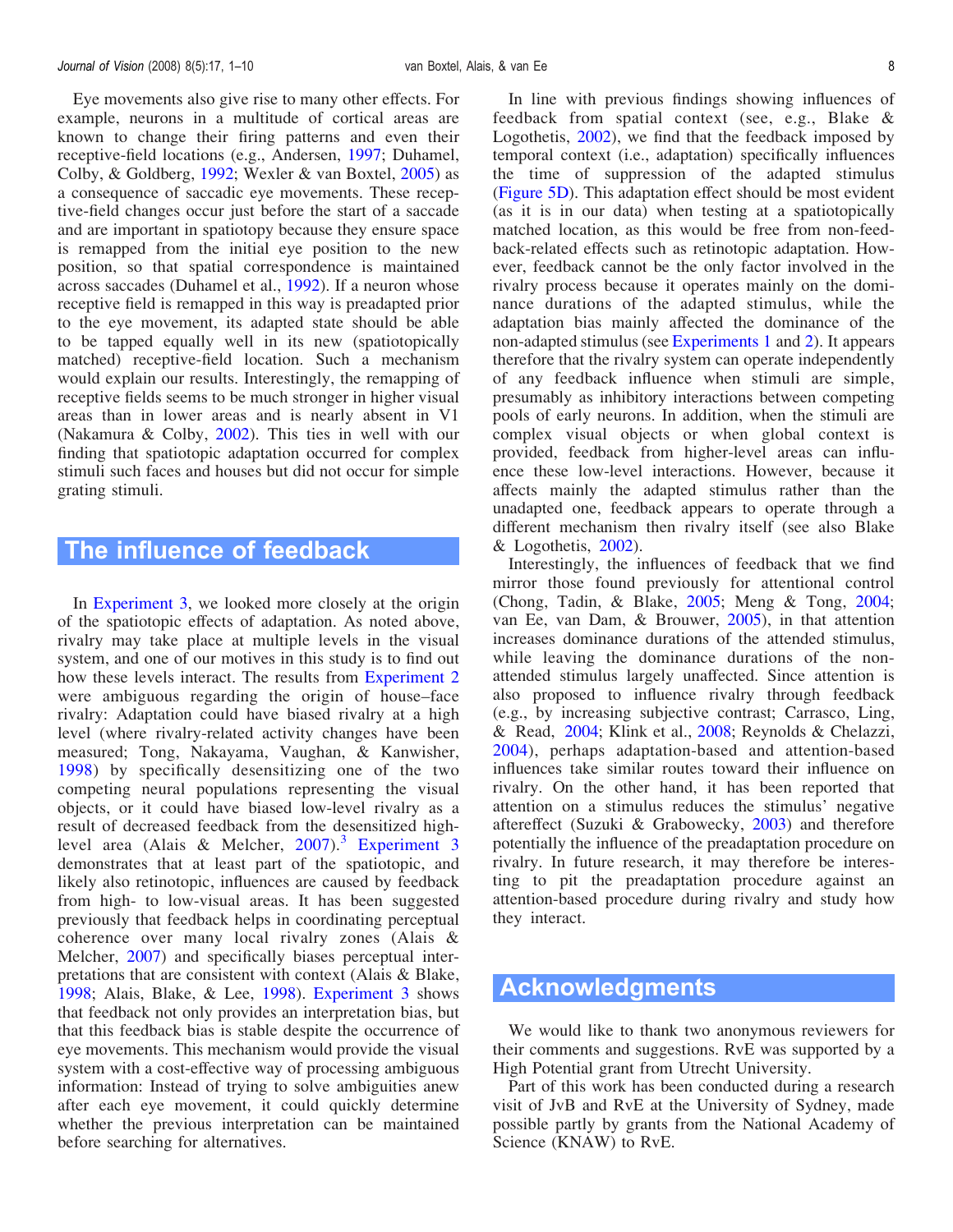<span id="page-8-0"></span>Commercial relationships: none. Corresponding author: Jeroen J. A. van Boxtel. Email: j.j.a.vanboxtel@gmail.com. Address: Princetonplein 5, 3584 CC Utrecht, The Netherlands.

## **Footnotes**

<sup>1</sup>Note that retinotopic adaptation is not identical to retinal adaptation. Retinotopic adaptation takes place relative to the position on the retina, but not necessary in the retina itself.

2 Note that the spatiotopic adaptation effect we show for faces is not necessarily linked to the spatiotopic adaptation previously reported for face identity (Melcher, [2005](#page-9-0)).

 $3$ The final logical alternative—that rivalry is entirely early and local—can be excluded because of observations such as high-coherence and deep suppression of rivaling complex images (Alais & Melcher, 2007; Alais & Parker, 2006; Nguyen et al., [2003](#page-9-0)) and the spatiotopic adaptation we report above.

## References

- Alais, D., & Blake, R. (1998). Interactions between global motion and local binocular rivalry. Vision Research, 38, 637–644. [\[PubMed](http://www.ncbi.nlm.nih.gov/pubmed/9604095?ordinalpos=33&itool=EntrezSystem2.PEntrez.Pubmed.Pubmed_ResultsPanel.Pubmed_RVDocSum)]
- Alais, D., Blake, R., & Lee, S. H. (1998). Visual features that vary together over time group together over space. Nature Neuroscience, 1, 160-164. [\[PubMed](http://www.ncbi.nlm.nih.gov/pubmed/10195133?ordinalpos=31&itool=EntrezSystem2.PEntrez.Pubmed.Pubmed_ResultsPanel.Pubmed_RVDocSum)]
- Alais, D., & Melcher, D. (2007). Strength and coherence of binocular rivalry depends on shared stimulus complexity. Vision Research, 47, 269-279. [[PubMed\]](http://www.ncbi.nlm.nih.gov/pubmed/17049579?ordinalpos=3&itool=EntrezSystem2.PEntrez.Pubmed.Pubmed_ResultsPanel.Pubmed_RVDocSum)
- Alais, D., & Parker, A. (2006). Independent binocular rivalry processes for motion and form. Neuron, 52, 911–920. [\[PubMed](http://www.ncbi.nlm.nih.gov/pubmed/17145510?ordinalpos=3&itool=EntrezSystem2.PEntrez.Pubmed.Pubmed_ResultsPanel.Pubmed_RVDocSum)] [\[Article\]](http://www.sciencedirect.com/science?_ob=ArticleURL&_udi=B6WSS-4MH8VK6-K&_user=10&_rdoc=1&_fmt=&_orig=search&_sort=d&view=c&_acct=C000050221&_version=1&_urlVersion=0&_userid=10&md5=486e12254021b4016bb35dd7a2a9086a)
- Andersen, R. A. (1997). Multimodal integration for the representation of space in the posterior parietal cortex. Philosophical Transactions of the Royal Society of London B: Biological Sciences, 352, 1421–1428. [\[PubMed](http://www.ncbi.nlm.nih.gov/pubmed/9368930?ordinalpos=7&itool=EntrezSystem2.PEntrez.Pubmed.Pubmed_ResultsPanel.Pubmed_RVDocSum)] [\[Article\]](http://www.pubmedcentral.nih.gov/articlerender.fcgi?tool=pubmed&pubmedid=9368930)
- Backus, B. T., Banks, M. S., van Ee, R., & Crowell, J. A. (1999). Horizontal and vertical disparity, eye position, and stereoscopic slant perception. Vision Research, 39, 1143–1170. [[PubMed\]](http://www.ncbi.nlm.nih.gov/pubmed/10343832?ordinalpos=19&itool=EntrezSystem2.PEntrez.Pubmed.Pubmed_ResultsPanel.Pubmed_RVDocSum)
- Blake, R., & Logothetis, N. K. (2002). Visual competition. Nature Reviews, Neuroscience, 3, 13-21. [\[PubMed\]](http://www.ncbi.nlm.nih.gov/pubmed/11823801?ordinalpos=93&itool=EntrezSystem2.PEntrez.Pubmed.Pubmed_ResultsPanel.Pubmed_RVDocSum)
- Blake, R., & Overton, R. (1979). The site of binocular rivalry suppression. Perception, 8, 143–152. [[PubMed\]](http://www.ncbi.nlm.nih.gov/pubmed/471678?ordinalpos=10&itool=EntrezSystem2.PEntrez.Pubmed.Pubmed_ResultsPanel.Pubmed_RVDocSum)
- Blake, R., Sobel, K. V., & Gilroy, L. A. (2003). Visual motion retards alternations between conflicting perceptual interpretations. Neuron, 39, 869–878. [\[PubMed](http://www.ncbi.nlm.nih.gov/pubmed/12948452?ordinalpos=10&itool=EntrezSystem2.PEntrez.Pubmed.Pubmed_ResultsPanel.Pubmed_RVDocSum)] [\[Article\]](http://www.sciencedirect.com/science?_ob=ArticleURL&_udi=B6WSS-49DMT6C-H&_user=10&_rdoc=1&_fmt=&_orig=search&_sort=d&view=c&_acct=C000050221&_version=1&_urlVersion=0&_userid=10&md5=58218cf2cb4652b58f3e6fe3eca45d81)
- Blakemore, C., & Campbell, F. W. (1969). On the existence of neurones in the human visual system selectively sensitive to the orientation and size of retinal images. The Journal of Physiology, 203, 237–260. [[PubMed\]](http://www.ncbi.nlm.nih.gov/pubmed/5821879?ordinalpos=77&itool=EntrezSystem2.PEntrez.Pubmed.Pubmed_ResultsPanel.Pubmed_RVDocSum) [[Article](http://www.pubmedcentral.nih.gov/articlerender.fcgi?tool=pubmed&pubmedid=5821879)]
- Blakemore, C., Nachmias, J., & Sutton, P. (1970). The perceived spatial frequency shift: Evidence for frequency-selective neurones in the human brain. The Journal of Physiology, 210, 727–750. [\[PubMed](http://www.ncbi.nlm.nih.gov/pubmed/5499822?ordinalpos=215&itool=EntrezSystem2.PEntrez.Pubmed.Pubmed_ResultsPanel.Pubmed_RVDocSum)] [\[Article\]](http://www.pubmedcentral.nih.gov/articlerender.fcgi?tool=pubmed&pubmedid=5499822)
- Carrasco, M., Ling, S., & Read, S. (2004). Attention alters appearance. Nature Neuroscience, 7, 308–313. [\[PubMed](http://www.ncbi.nlm.nih.gov/pubmed/14966522?ordinalpos=5&itool=EntrezSystem2.PEntrez.Pubmed.Pubmed_ResultsPanel.Pubmed_RVDocSum)]
- Chong, S. C., Tadin, D., & Blake, R. (2005). Endogenous attention prolongs dominance durations in binocular rivalry. Journal of Vision, 5(11):6, 1004–1012, http://journalofvision.org/5/11/6/, doi:10.1167/5.11.6. [\[PubMed](http://www.ncbi.nlm.nih.gov/pubmed/16441198?ordinalpos=6&itool=EntrezSystem2.PEntrez.Pubmed.Pubmed_ResultsPanel.Pubmed_RVDocSum)] [\[Article\]](http://journalofvision.org//5/11/6/)
- Crowder, N. A., Price, N. S., Hietanen, M. A., Dreher, B., Clifford, C. W., & Ibbotson, M. R. (2006). Relationship between contrast adaptation and orientation tuning in V1 and V2 of cat visual cortex. Journal of Neurophysiology, 95, 271–283. [\[PubMed](http://www.ncbi.nlm.nih.gov/pubmed/16192327?ordinalpos=10&itool=EntrezSystem2.PEntrez.Pubmed.Pubmed_ResultsPanel.Pubmed_RVDocSum)] [\[Article\]](http://jn.physiology.org/cgi/content/full/95/1/271)
- Duhamel, J. R., Colby, C. L., & Goldberg, M. E. (1992). The updating of the representation of visual space in parietal cortex by intended eye movements. Science, 255, 90–92. [[PubMed\]](http://www.ncbi.nlm.nih.gov/pubmed/1553535?ordinalpos=25&itool=EntrezSystem2.PEntrez.Pubmed.Pubmed_ResultsPanel.Pubmed_RVDocSum)
- Freeman, A. W. (2005). Multistage model for binocular rivalry. Journal of Neurophysiology, 94, 4412–4420. [\[PubMed](http://www.ncbi.nlm.nih.gov/pubmed/16148271?ordinalpos=1&itool=EntrezSystem2.PEntrez.Pubmed.Pubmed_ResultsPanel.Pubmed_RVDocSum)] [\[Article\]](http://jn.physiology.org/cgi/content/full/94/6/4412)
- Gattass, R., Nascimento-Silva, S., Soares, J. G., Lima, B., Jansen, A. K., Diogo, A. C., et al. (2005). Cortical visual areas in monkeys: Location, topography, connections, columns, plasticity and cortical dynamics. Philosophical Transactions of the Royal Society of London B: Biological Sciences, 360, 709–731. [\[PubMed](http://www.ncbi.nlm.nih.gov/pubmed/15937009?ordinalpos=4&itool=EntrezSystem2.PEntrez.Pubmed.Pubmed_ResultsPanel.Pubmed_RVDocSum)] [\[Article\]](http://www.pubmedcentral.nih.gov/articlerender.fcgi?tool=pubmed&pubmedid=15937009)
- Julesz, B. (1971). Foundations of cyclopean perception. Chicago: University of Chicago Press.
- Klink, P. C., van Ee, R., Nijs, M. M., Brouwer, G. J., Noest, A. J., & Van Wezel, R. J. (2008). Early interactions between neuronal adaptation and voluntary control determine perceptual choices in bistable vision. Journal of Vision, 8(5):16, 1–18, http://journalofvision. org/8/5/16, doi:10.1167/8.5.16. [\[PubMed\]](http://www.ncbi.nlm.nih.gov/entrez/query.fcgi?cmd=search&db=pubmed&term=grouping+ND+<ta>+ND+link<1au>+ND+vi]+ND+ip]) [\[Article](http://journalofvision.org/8/5/16/)]
- Knapen, T., & van Ee, R. (2006). Slant perception, and its voluntary control, do not govern the slant aftereffect: Multiple slant signals adapt independently. Vision Research, 46, 3381–3392. [\[PubMed](http://www.ncbi.nlm.nih.gov/pubmed/16698056?ordinalpos=4&itool=EntrezSystem2.PEntrez.Pubmed.Pubmed_ResultsPanel.Pubmed_RVDocSum)]